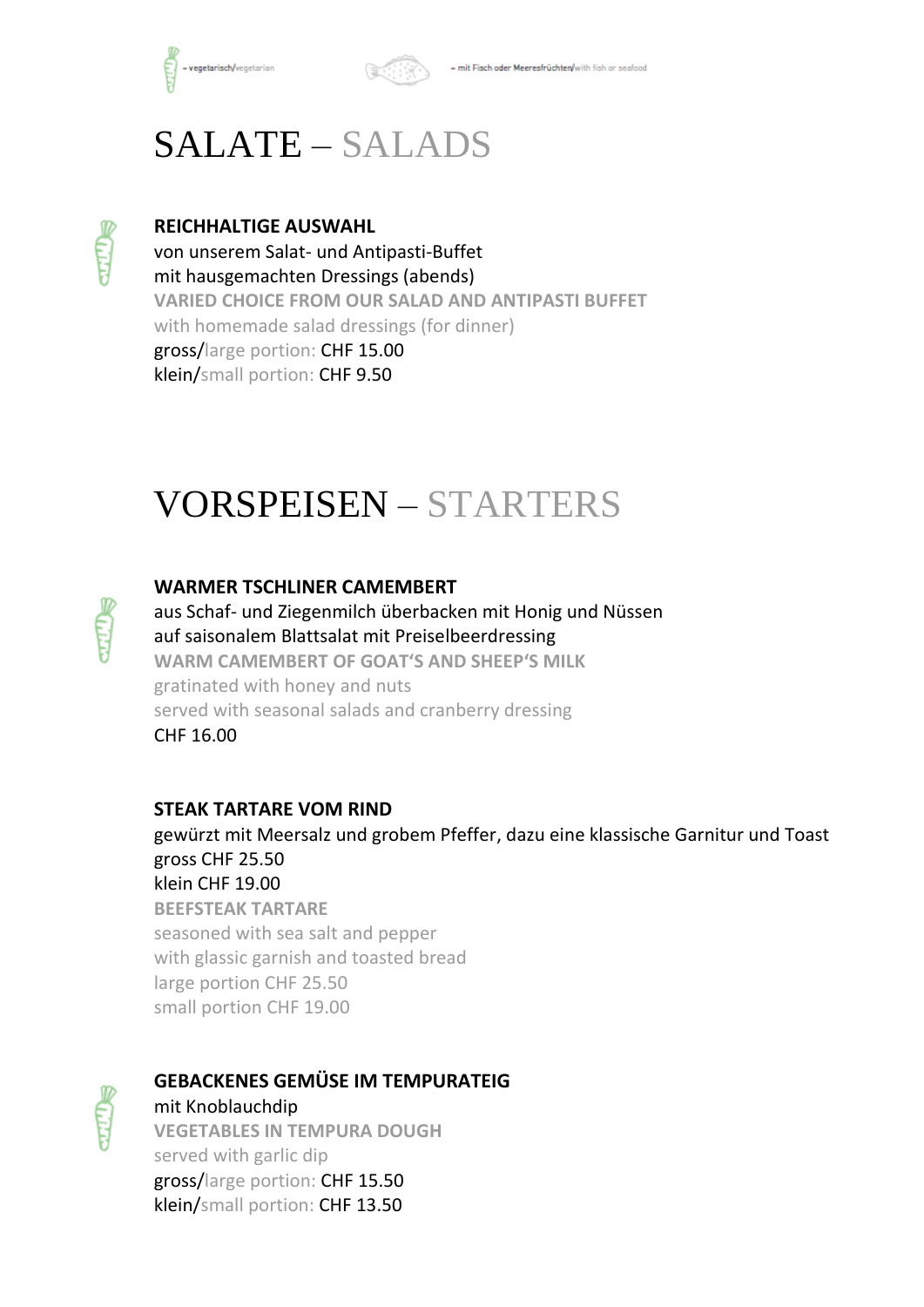## SUPPEN – SOUPS



**RAHMSUPPE**

von heimischen Pfifferlingen mit Knusperbrot **CHANTERELLES CREAM SOUP** with crispy bread CHF 9.50

## **SAMNAUNER SPECKKNÖDEL (2 STÜCK)**

in hausgemachter Kraftbrühe **DUMPLINGS WITH BACON "SAMNAUN STYLE" (2 DUMPLINGS)** in homemade consommé CHF 9.50

## **BÜNDNER GERSTENSUPPE**

Traditionelle Suppe mit Rollgerste, Wurzelgemüse und Bündnerfleisch **GRISONS BARLEY SOUP** Traditional soup with barley, root vegetables and Bündnerfleisch (air dried meat) CHF 9.00

## NUDELGERICHTE – PASTA

## **SPAGHETTI ALLA CARBONARA**

Speck, Zwiebeln, Ei, Parmesan und Rahm with bacon, onions, egg, parmesan and cream Als Vorspeisenportion/as starter CHF 13.50 Als Hauptgericht/as main course CHF 17.50

## **SPAGHETTI BOLOGNESE**

Bolognesesauce mit Rosmarin aromatisiert Bolognese Sauce flavoured with rosemary Als Vorspeisenportion/as starter CHF 13.50 Als Hauptgericht/as main course CHF 17.50



## **HAUSGEMACHTE TAGLIATELLE ALLA MEDITERRANEA** Mediterranes Grillgemüse, Rucola, Tomatensauce und Parmesan Mediterranean grilled vegetables, rocket, tomato sauce and parmesan Als Vorspeisenportion/as starter CHF 13.50

Als Hauptgericht/as main course CHF 17.50

Alle unsere Nudelgerichte servieren wir mit frisch geriebenem Grana Padano. All our pasta dishes are served with freshly grated Grana Padano.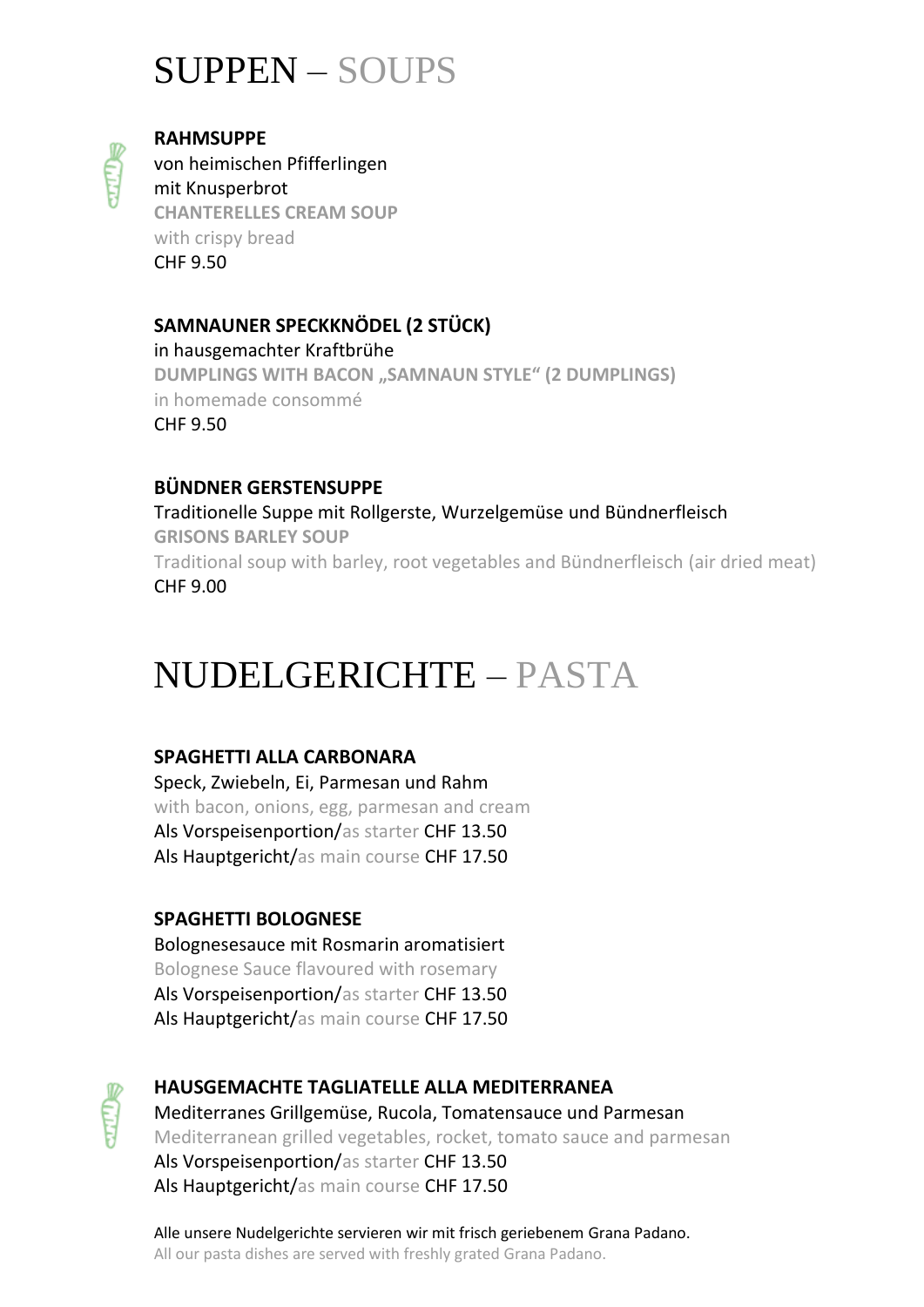# HAUPTGERICHTE – MAIN COURSES

## **SALATTELLER**

**SALAD PLATTER**

## Mit gefülltem Hühnerbrustfilet (Mascarpone und Pflaumen) an Paprikasauce

With chicken breast fillet stuffed with mascarpone and plums, in paprika sauce

CHF 27.00



Mit sautierten Gamberi (6 Stück) With 6 sautéed prawns CHF 30.00

Mit Entrecôte vom Grill und Kräuterbutter (200 g) With grilled ribeye steak (200 g) and herbs butter CHF 32.00

### **GRILLPFANDL "SONNENHOTEL"**

Medaillons von Rind, Schwein und Pute mit Kräuterjus, Butterspätzli und Tagesgemüse Roast medaillons of beef, turkey and pork served in a pan, with herbs sauce, daily vegetables and "Spätzli" (small egg dumplings) CHF 28.00



## **LACHSFORELLENFILET**

mit Reis, Blattspinat und Estragoncreme **FILLET OF SALMON TROUT** with rice, spinach and tarragon cream CHF 30.00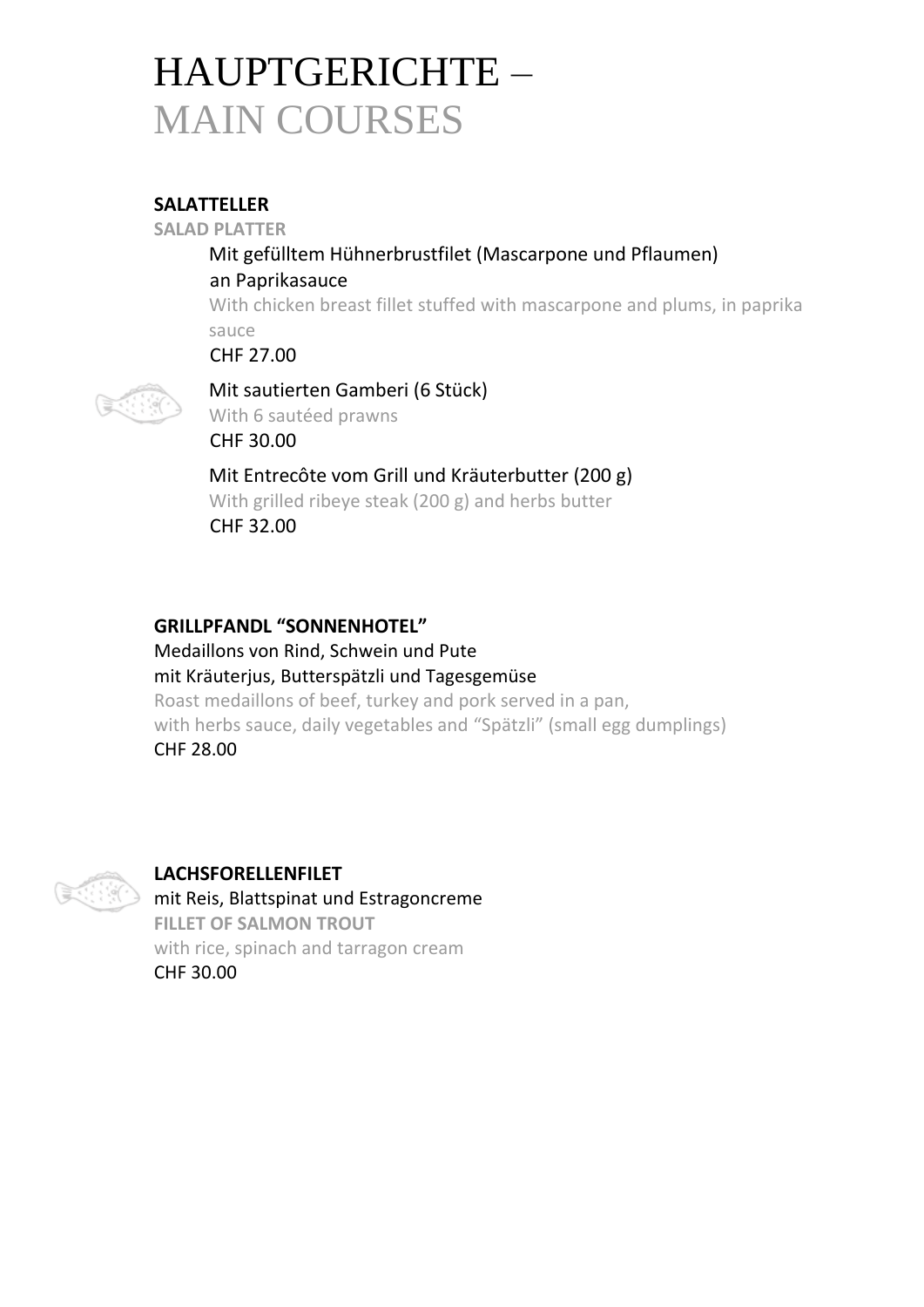## UNSERE KLASSIKER – REGIONAL UND TRADITIONELL OUR CLASSICS

#### **HAUSGEMACHTE BÜNDNER CAPUNS**

Mangoldblätter gefüllt mit Spätzliteig und Salsizwürfeln, serviert mit knusprigen Speckstreifen und Parmesan **HOMEMADE CAPUNS** spätzli dough with pieces of dried meat and rolled in a chard leaf served with crispy bacon stripes and Parmesan Als Vorspeisenportion  $-2$  Stück/as starter  $-2$  pieces CHF 17.00 Als Hauptgericht - 4 Stück/as main course - 4 pieces CHF 24.00

### **SAMNAUNER KÄSESPÄTZLI**

mit Bergkäse und Röstzwiebeln Spätzli with melted cheese and roast onions Als Vorspeisenportion/as starter CHF 15.00 Als Hauptgericht/as main course CHF 19.00

#### **WIENER SCHNITZEL**

vom heimischen Kalb mit Pommes frites oder Kartoffelsalat **WIENER SCHNITZEL** breaded and panfried escalope of regional veal with french fried potatoes or potato salad CHF 32.00

#### **PANIERTES SCHNITZEL**

vom Schwein mit Pommes frites oder Kartoffelsalat **BREADED AND PANFRIED ESCALOPE** of pork with french fried potatoes or potato salad CHF 25.00

#### **CORDON BLEU "SOLDANELLA"**

vom Schwein mit Pommes frites oder Kartoffelsalat **CORDON BLEU "SOLDANELLA"** escalope of pork filled with regional cheese and ham, breaded and pan fried and served with french fried potatoes or potato salad CHF 30.00

Auf Wunsch servieren wir Ihnen gerne eine Portion Tagesgemüse dazu! Upon request we also serve you a portion of vegetables of the day! CHF 7.00

#### **ORIGINAL SAMNAUNER KÄSEFONDUE**

**ORIGINAL SAMNAUN CHEESE FONDUE** (Wartezeit ca. 30 Minuten/Waiting time approx. 30 minutes) CHF 27.00 pro Person/per person mit Bergschnittlauch und Bündner Fleisch with wild chives and air dried meat CHF 34.00 pro Person/per person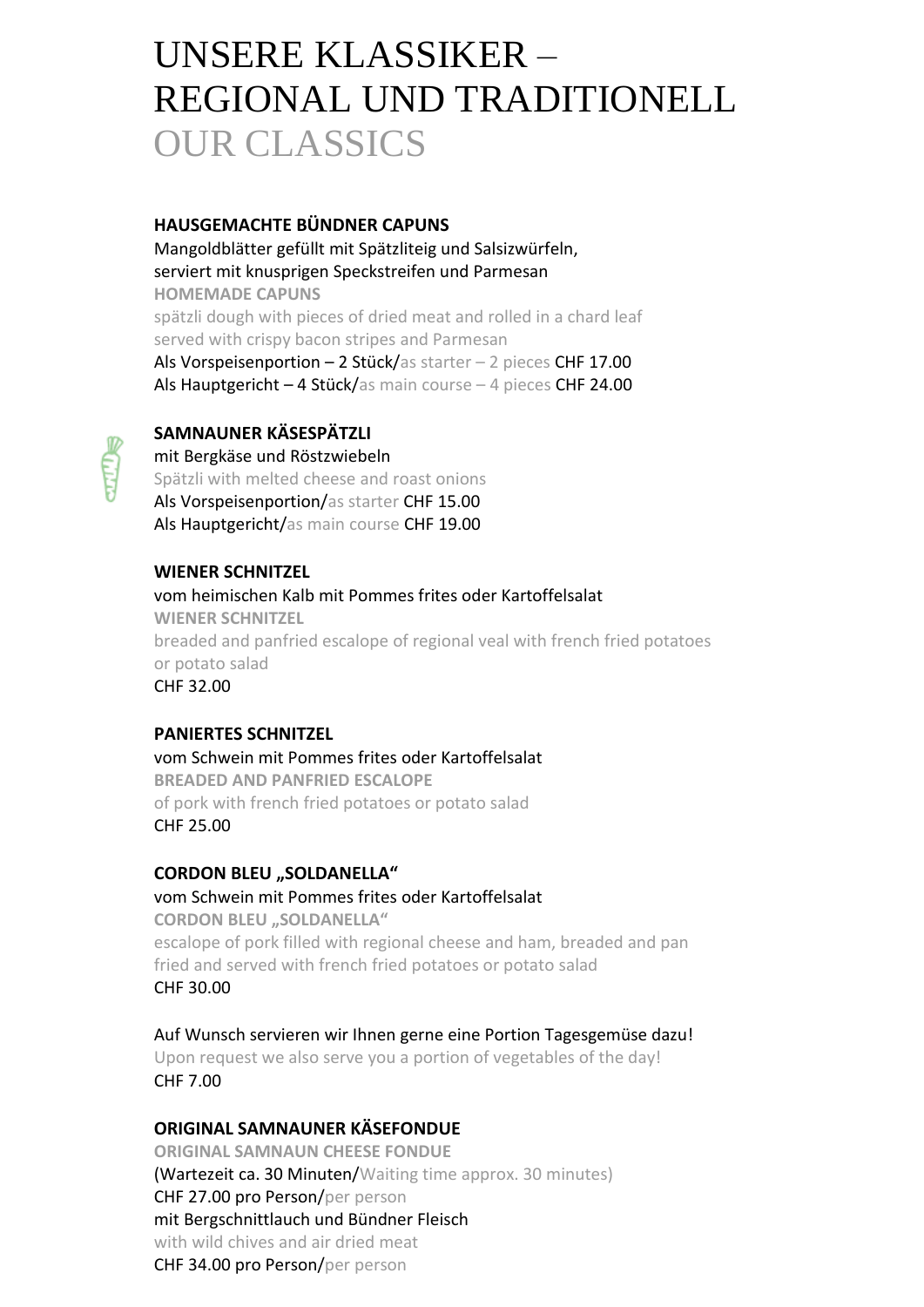# KNUSPRIGE BUTTERRÖSTI – CRISPY HASH BROWNS

**DIE HEIMISCHE** mit Samnauner Bergkäse gratiniert gratinated with regional cheese CHF 17.00 mit Samnauner Bergkäse gratiniert und gebratenem Speck belegt gratinated with regional cheese and topped with crispy bacon CHF 19.00



## **DIE KLASSISCHE**

mit zwei Spiegeleiern with two fried eggs CHF 16.00

mit zwei Spiegeleiern und Speck with two fried eggs and bacon CHF 18.00

## **DIE SCHWEIZERISCHE**

mit Kalbsgeschnetzeltem an Pilzrahmsauce with veal strips in a creamy mushroom sauce CHF 28.00



### **DIE SPEZIELLE**

mit geschnetzelter Kalbsleber auf venezianische Art in einer Rotwein-Zwiebelsauce with sliced and roasted calf's liver in a red wine sauce with onions

CHF 30.00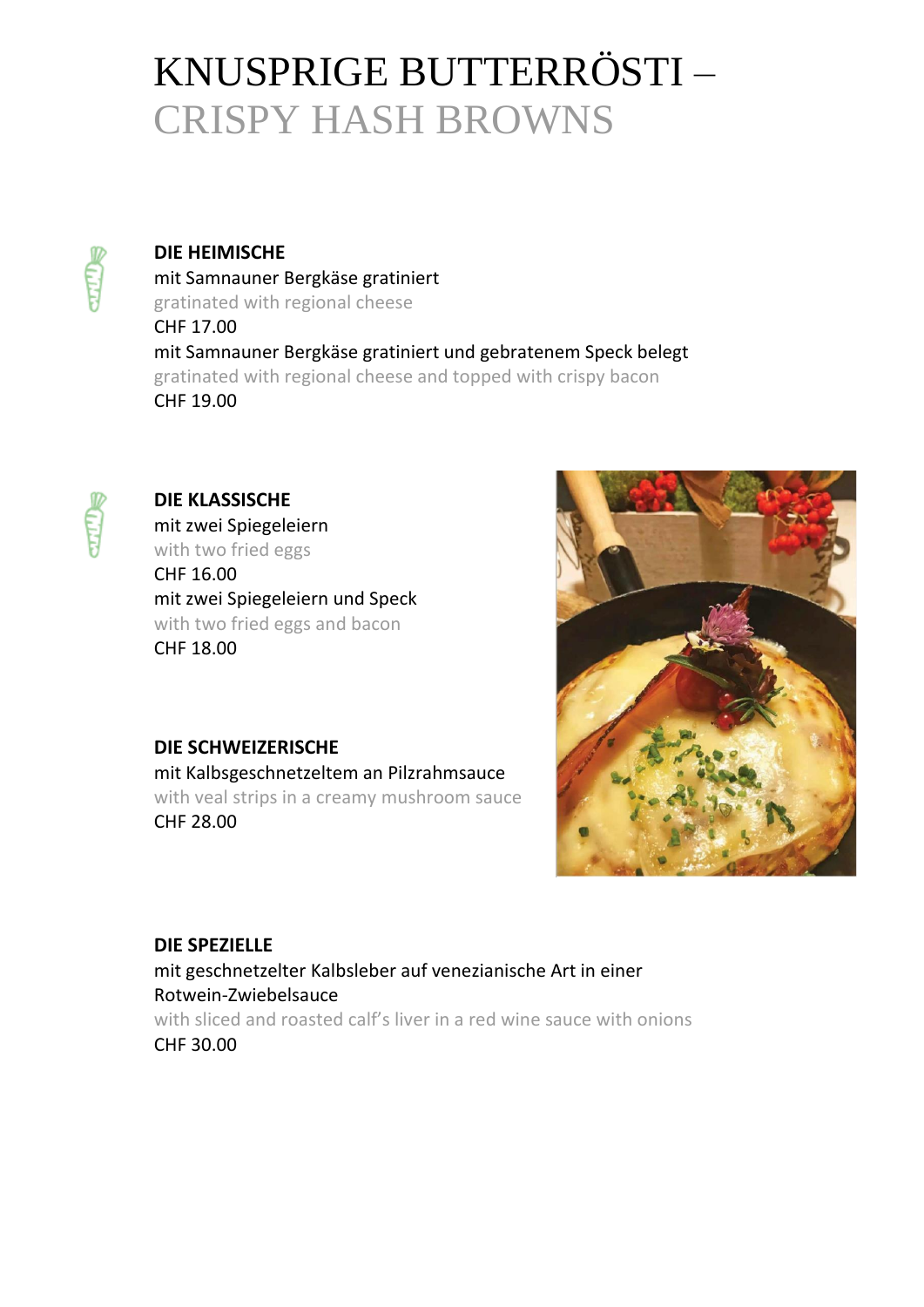



### **PIZZA BAMBINI**

Kleine Kinderpizza mit Tomatensauce und Mozzarella Belag nach Wunsch (nur für Kinder) small pizza with tomato sauce and mozzarella – topping as desired (only for children) CHF 10.50



**PIZZA MARGHERITA**

Tomatensauce, Mozzarella, Olivenöl und Basilikum tomato sauce, mozzarella, olive oil and basil CHF 13.00



## **PIZZA GIARDINO**

Tomatensauce, Mozzarella, Rucola, frische Champignons und Grillgemüse der Saison tomato sauce, mozzarella, rocket, fresh mushrooms and grilled vegetables CHF 20.00



## **PIZZA AI FUNGHI MISTI**

Tomatensauce, Mozzarella, verschiedene Pilze tomato sauce, mozzarella, various mushrooms CHF 19.50

**PIZZA SALAMI** Tomatensauce, Mozzarella und milde Salami tomato sauce, mozzarella and salami CHF 17.50

## **PIZZA DIAVOLA**

Tomatensauce, Mozzarella, Peperoncino, Peperoni und scharfe Salami tomato sauce, mozzarella, hot pepper, bell peppers and spicy salami CHF 18.50

### **PIZZA AL PROSCIUTTO**

Tomatensauce, Mozzarella und Schinken tomato sauce, mozzarella and ham CHF 17.50

### **PIZZA HAWAII**

Tomatensauce, Mozzarella, Schinken und Ananasstücke tomato sauce, mozzarella, ham and pineapple pieces CHF 18.50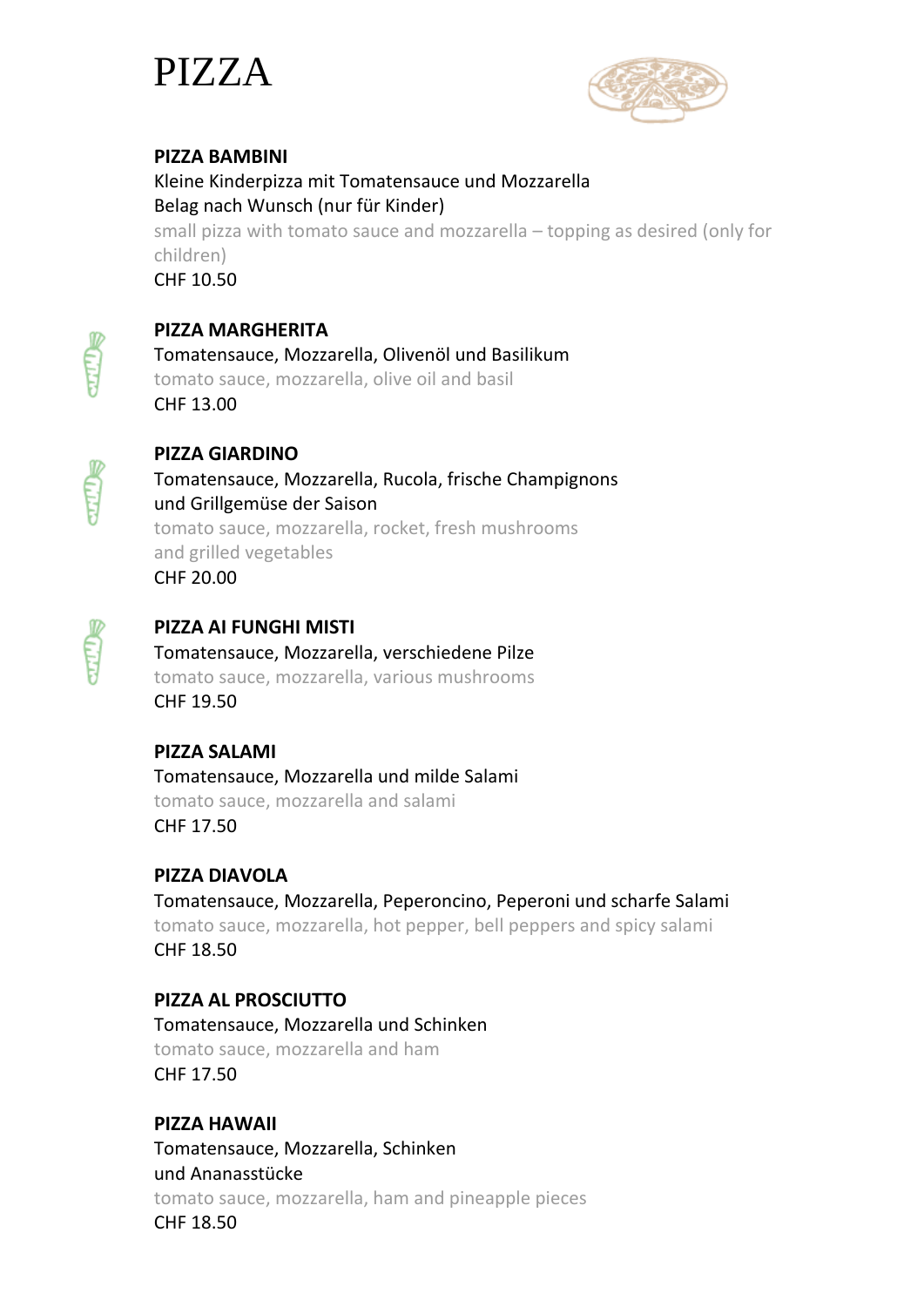## **PIZZA VESUVIO**

Tomatensauce, Mozzarella, Schinken, frische Champignons, Salami und Ei tomato sauce, mozzarella, ham, fresh mushrooms, salami and egg CHF 20.50

## **PIZZA HANSJÖRG**

Tomatensauce, Mozzarella, Schinken, Speck, frische Champignons, Spinat und Zwiebeln tomato sauce, mozzarella, ham, bacon, fresh mushrooms, spinach and onions CHF 21.00



#### **PIZZA AL TONNO**

Tomatensauce, Zwiebeln, Mozzarella und Thunfisch tomato sauce, onions, mozzarella, marinated tuna CHF 18.50

#### **PIZZA SONNENHOTEL**

Tomatensauce, Mozzarella, Bündnerfleisch, Steinpilze und frisch gehobelter Parmesan tomato sauce, mozzarella, air-dried meat, boletus and parmesan CHF 22.00

#### **PIZZA SAMNAUN**

Tomatensauce, Samnauner Bergkäse, Speckstreifen, Bündner Salsiz, frische Steinpilze und Bergschnittlauch tomato sauce, regional cheese, bacon stripes, regional sausage, boletus and wild chives CHF 22.00

Extras werden mit CHF 2.00 berechnet. Pizza zum Mitnehmen: Preisreduktion von CHF 2.00 pro Pizza

Extras: additional charge of CHF 2.00 Take away: reduction of CHF 2.00 per pizza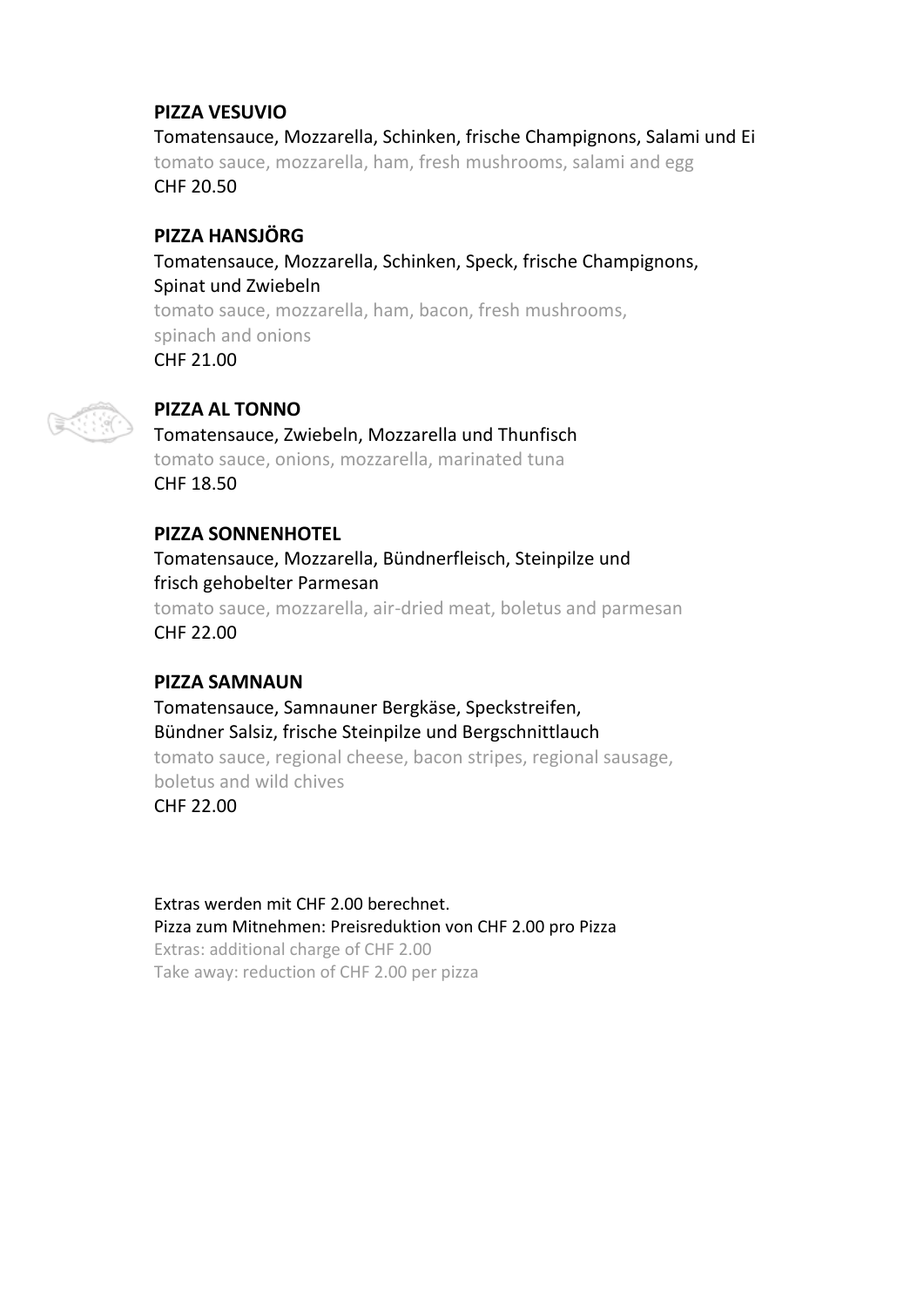# UNSERE DESSERTS – OUR SWEETS

#### **KAISERSCHMARREN**

mit Apfelmus oder Preiselbeeren **"KAISERSCHMARREN"** sweet cut-up pancake with apple puree or cranberries Grosse Portion/large portion: CHF 16.50 Kleine Portion/small portion: CHF 11.00

## **AFFOGATO**

Kugel Vanilleglace mit Espresso **"AFFOGATO"** A ball of vanilla ice-cream with espresso CHF 7.50

## **CARAMELKÖPFLI «1962» GEHEIMTIPP VON CHEF THOMAS JENAL**

**CARAMEL FLAN «1962» INSIDER TIP OF THE OWNER THOMAS JENAL** CHF 9.50

### **TAGESDESSERT**

je nach Angebot **DESSERT OF THE DAY** depending on the dessert CHF 6.00 – 10.00

## Wir geben Ihnen gerne detaillierte Informationen über mögliche Allergene in den einzelnen Gerichten.

We are pleased to provide you with further information about potential allergens in the mentioned dishes.